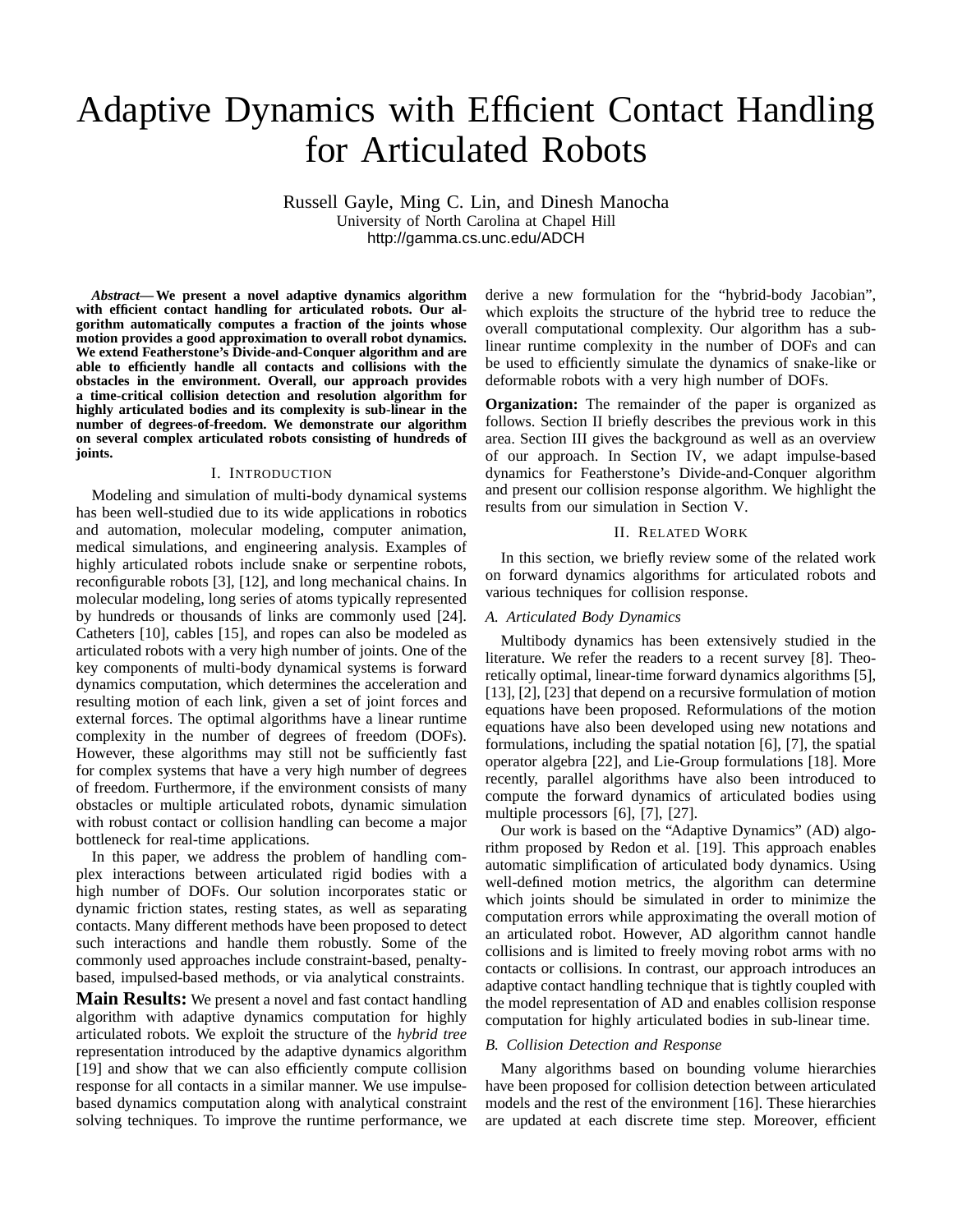algorithms have been proposed to perform continuous collision detection between two discrete time instances [21]. The continuous algorithms model the trajectory of each body as a swept volume and check each swept volume for overlap with the environment.

Several algorithms have been presented to simulate colliding rigid bodies. These include impulse-based dynamics [17], penalty-based methods, and constraint-based dynamics; e.g. Gauss' principle of least constraints [20] or the linear complementarity problem (LCP) formulation [1], [25]. Poststabilization techniques for rigid body simulation with contact and constraints have also been proposed [4].

Mirtich [17] and Kokkevis [14] have described lineartime methods to handle collisions based on Featherstone's Articulated Body Method (ABM). Weinstein et al. [26] present a linear time algorithm to simulate articulated rigid bodies that undergo frequent and unpredictable contacts and collisions.

## III. BACKGROUND AND OVERVIEW

In this section, we introduce the notation used in the rest of the paper. Next, we give an overview of Featherstone's Divide-and-Conquer Algorithm (DCA) for forward dynamics and the adaptive dynamics algorithm. Finally, we describe our impulse-based contact and collision framework.

# *A. Notation and Definitions*

We define an articulated body to be a set of rigid bodies that are connected to each other by a set of joints. These bodies can be acted upon by external forces and are also subject to kinematic constraints imposed by the joints. Based on the standard terminology for articulated models, we define a *handle* to be a specific location on an articulated body where external forces can be applied, and an associated change in the acceleration is measured. The state of a rigid body is described by  $q$ , a vector of joint angles, and  $\dot{q}$ , a vector of joint velocities.

For the forward dynamics problem, our goal is to compute the joint accelerations,  $\ddot{q}$ , given the state of the body and any external forces acting upon the body. This information is used to advance the simulation in time. The spatial acceleration of the body is given by:

|  |  | $\left[\begin{array}{c} \hat{\mathbf{a}}_1\\ \hat{\mathbf{a}}_2\\ \vdots\\ \hat{\mathbf{a}}_m \end{array}\right] = \left[\begin{array}{cccc} \pmb{\Phi}_1 & \pmb{\Phi}_{12} & \cdots & \pmb{\Phi}_{1m}\\ \pmb{\Phi}_{21} & \pmb{\Phi}_2 & \cdots & \pmb{\Phi}_{2m}\\ \vdots & \vdots & \ddots & \vdots\\ \pmb{\Phi}_{m1} & \pmb{\Phi}_{m2} & \cdots & \pmb{\Phi}_{m} \end{array}\right] \left[\begin{array}{c} \hat{\mathbf{f}}_1\\ \hat{\mathbf{f}}_2\\ \vdots\\ \hat{\mathbf{$ |  |  |
|--|--|----------------------------------------------------------------------------------------------------------------------------------------------------------------------------------------------------------------------------------------------------------------------------------------------------------------------------------------------------------------------------------------------------------------------------------------------------------------------------------|--|--|

,

where  $\hat{a}_i$  is the  $6 \times 1$  spatial acceleration of link i,  $\hat{f}_i$  is the  $6 \times 1$  spatial force applied to link *i*,  $\hat{\mathbf{b}}_i$  is the  $6 \times 1$  bias acceleration of link  $i$  (i.e. the acceleration link  $i$  would have if all link forces were zero),  $\Phi_i$  is the  $6 \times 6$  inverse articulatedbody inertia of link i, and  $\Phi_{ij}$  is the 6  $\times$  6 cross-coupling inverse inertia between links  $i$  and  $j$ .

This system of equations is expressed using spatial notation. The underlying notation is essentially an aggregate of linear and angular components of the physical quantity. For example, if a is the linear acceleration of a body, and  $\alpha$  is the angular acceleration, then its spatial acceleration is  $\hat{a}$  =  $\lceil \alpha \rceil$ a . Spatial algebra simplifies some of the notation, as compared to the 3D vector formulation of these quantities. A detailed explanation of spatial notation and algebra is given in [5].

#### *B. Articulated-Body Dynamics*

In this section, we give a brief overview of prior techniques used to simulate articulated-body dynamics. These include Featherstone's original algorithm and hybrid techniques.

*1) Articulated Body Method (ABM):* In Featherstone's original method [5], links and joints are numbered from 1 to  $n$  (for  $n$  total links and joints) such that joint  $h$  connects link  $h$  to its parent link  $h - 1$ . The original formulation was proposed for serial linkages with single-DOF joints and a fixed base and it can be easily extended to more general situations. Branching or looping structures are constructed such that  $i < j$ , where i is the parent of link  $j$ . Multiple DOF joints are simulated by placing several joints (each with a single DOF) between the rigid bodies. Similarly, a floating base can be represented by associating six DOFs with the base: three revolute and three prismatic.

Given this representation, the ABM algorithm computes all the joint accelerations, given the current state and any external forces or torques acting upon it. The overall algorithm proceeds in four steps.

- 1) Velocity computation: This step is performed in bottomup manner and is used to determine the velocity of each link.
- 2) Initialize inertias: This step initializes the articulated body inertial tensors and the internal articulation forces in a top down manner.
- 3) Inertia computation: This step also proceeds in a top down manner and computes the articulated inertias and bias accelerations.
- 4) Acceleration computation: This last step computes both the joint and spatial accelerations in a bottom-up manner.

*2) Mirtich's Hybrid Response:* Impulse-based dynamics provides a local solution to the contact handling problem for articulated bodies [17]. Briefly, collisions are resolved by applying impulses at the contact point. The 'hybrid' in this computation refers to combining kinematic joint constraints with impulses. One advantage of the method is that friction can be easily incorporated in this formulation.

Impulse-based dynamics computes the response based upon three assumptions, which provide a unified framework for resting and separating contact of rigid bodies. Mirtich generalized this framework to articulated models. Based upon the ABM formulation, the equations of motion for a robot in collision at an end effector is given by,

$$
\ddot{q}(t) = H^{-1}(q(t))[Q(t) - C(q(t), \dot{q}(t))q(t) - G(q(t))] + J^T(q(t))\hat{f}(t),
$$

where  $H$  is the joint-space inertia matrix,  $C$  describes the Coriolis forces in matrix form, G describes external forces such as gravity,  $J$  is the Jacobian of the end effector,  $f$  is the external spatial force applied to the end effector, and Q is a vector of the magnitudes of forces and torques being applied at the joint actuators. Collisions at other points can be computed by aggregating the forces at that location, as well as Jacobian computation at the contact location.

Given this formulation, a  $3 \times 3$  collision matrix K is defined that contains the dynamics information to locally process a collision. Determining  $K$  for a contact point requires applying test forces to a body and measuring the response. Since this is based upon the ABM method, it has  $O(n)$  complexity. One major drawback of this method is that the response time can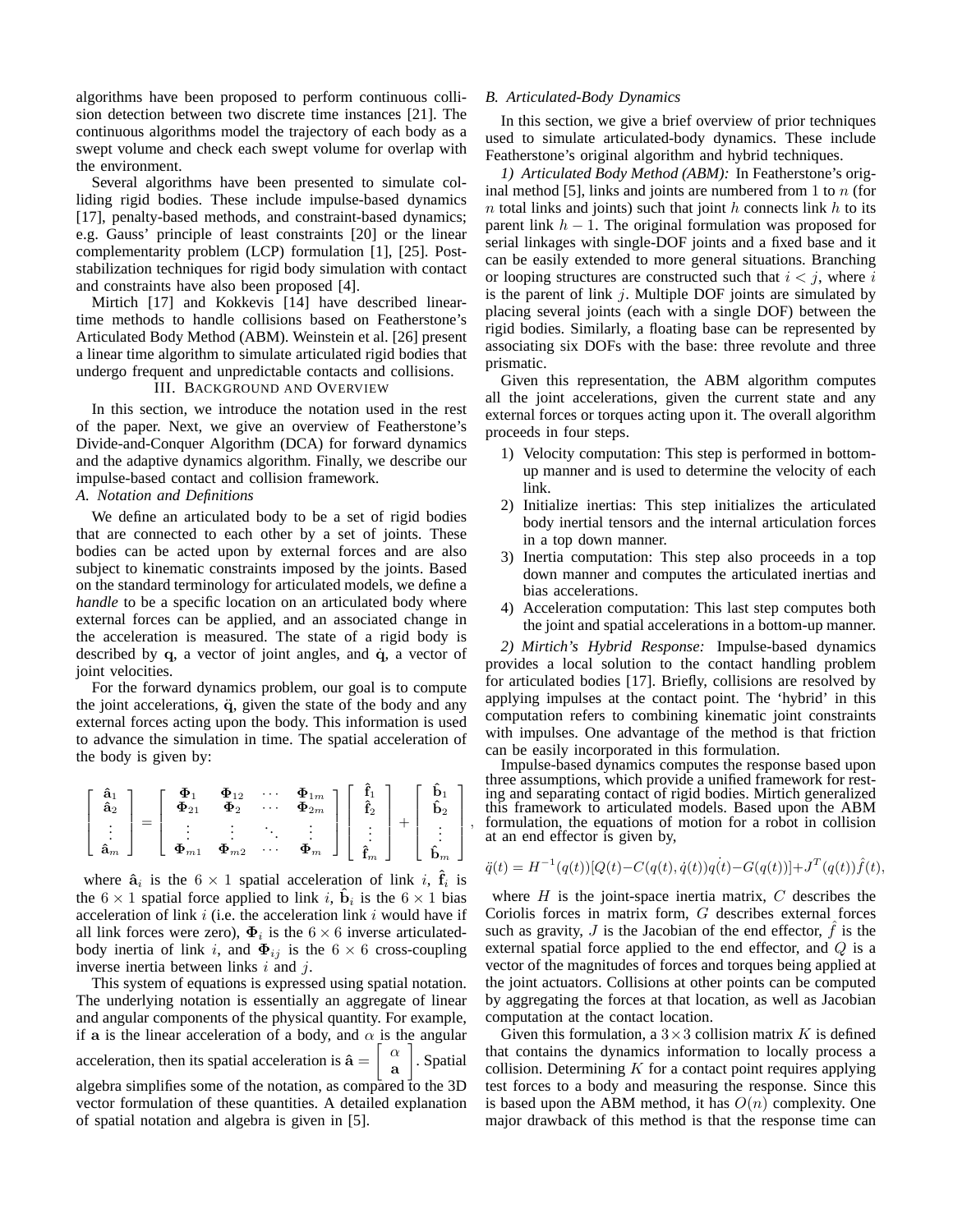

Fig. 1. Articulated body dynamics computation using Featherstone's DCA algorithm: Body C is constructed by joining body A and body B with  $J^C$ . Given the forces  $(f_i)$  acting upon each handle and their accelerations  $(a_i)$ , the resulting acceleration for the primary joint  $J<sup>C</sup>$  is computed by using the information only from bodies  $A$  and  $B$ . Our algorithm uses this formulation for adaptive dynamics and collision response for a articulated robot in sublinear time.

be very high for a large number of links or when there are a large number of contacts.

# *C. Divide-And-Conquer Articulated Bodies*

Our approach is based on Featherstone's Divide-And-Conquer (DCA) algorithm [6], [7]. Rather than considering an articulated body to be simply a set of joints and bodies, the DCA method defines an articulated body as a recursive construction of articulated bodies connected by joints. The order of construction forms a tree structure which is commonly referred to as the *assembly tree*. The leaf nodes are the rigid bodies and the interior nodes represent joints. The subtrees at each joint represent sub-assemblies, or portion of the articulated body. The root node represents the primary joint through which entire rigid body interaction is modeled (see Fig. 1).

Featherstone showed that the articulated body equations for a larger body  $C$  could be defined in terms of two children bodies A and B connected by a joint. Given all the  $a_i$ 's,  $\Phi_{ij}$ 's, and  $b_i$ 's for bodies A and B, these quantities for body C are defined as

$$
a_1^C = \Phi_1^C f_1^C + \Phi_{12}^C f_2^C + b_1^C; \qquad a_2^C = \Phi_{21}^C f_1^C + \Phi_{12}^C f_2^C + b_2^C,
$$

where

$$
\begin{aligned} \Phi_1^C&=\Phi_1^A-\Phi_{12}^A W \Phi_{21}^A; \qquad \Phi_2^C=\Phi_2^B-\Phi_{21}^B W \Phi_{12}^B,\\ \Phi_{21}^C&=\Phi_{21}^B W \Phi_{21}^A=(\Phi_{12}^C)^T; \quad b_1^C&=b_1^A-\Phi_{12}^A \gamma; \quad b_2^C&=b_2^A-\Phi_{21}^B \gamma,\\ \text{and} \end{aligned}
$$

$$
W = V - VS(S^TVS)^{-1}S^TV; \quad \gamma = W\beta + VS(S^TVS)^{-1}Q,
$$
  

$$
V = (\Phi_1^B + \Phi_2^A)^{-1}; \qquad \beta = b_2^A - b_1^B + S\dot{q},
$$

where  $S$  is the joint's motion subspace. The motion subspace can be thought of as a  $6 \times d_i$  matrix that maps joint velocities to a spatial vector, where  $d_j$  is a degree of freedom of the joint. For example, for a 1-DOF revolute joint that rotates along the z-axis,  $S = [001000]^T$ . At the leaf nodes, the coefficients are

$$
\Phi_1 = \Phi_2 = \Phi_{12} = \Phi_{21} = I^{-1};
$$
  $b_1 = b_2 = I^{-1}(f_k - v \times I_v),$ 

where  $f_k$  is an aggregation of external forces, independent of acceleration, acting upon the link. This can include springs, forces fields, or gravity.

The DCA dynamics algorithm consists of four steps. The first step starts at the leaves and works up to the root while the second pass starts at the root and works to the leaves. These two passes simply update the position and velocity information for each joint and body.

The third pass, called the *main* pass, starts at the leaves and works up. This pass is used to compute the motion equation coefficients. It first computes the coefficients for the nodes, and progressively moves up the tree. Once the coefficients have been updated for two children nodes, the parent is also updated.

The final pass, called the *back-substitution* pass, starts from the root and proceeds to the leaves. This pass computes and updates the joint accelerations at each joint as well as the constraint forces to enforce articulation. For more details of each the steps, we refer readers to [6], [7].

# *D. Adaptive Articulated-Body Dynamics*

Redon et al. [19] exploit the structure of the assembly tree and adaptively compute forward dynamics in the DCA formulation based on motion error metrics. Specifically, the assembly tree is replaced by a *hybrid tree*. In a hybrid tree, joints are allowed to be either active or inactive. An *active* joint is a joint that is simulated while an *inactive* joint is not simulated, and is also referred to as *rigidified*. We label nodes in a hybrid tree to be either rigid, in which case the node and its children have been rigidified, or hybrid, when the primary joint is active but a subset of children nodes are rigid. As a result, a fully articulated body is the one in which all nodes are active, whereas a body in which all nodes are inactive behaves like a rigid structure. We refer to an articulated body that contains some rigidified nodes as a *hybrid body*.

The motion equations for a hybrid body are similar to that used by the DCA method. The primary difference is that if a joint is inactive, its motion subspace is replaced by 0. This converts the joint into a rigid body, and its motion coefficients are reduced to:

$$
\Phi_1^C = \Phi_1^A - \Phi_{12}^A (\Phi_1^B + \Phi_2^A)^{-1} \Phi_{21}^A,
$$
  
\n
$$
\Phi_2^C = \Phi_2^B - \Phi_{21}^B (\Phi_1^B + \Phi_2^A)^{-1} \Phi_{12}^B,
$$
  
\n
$$
\Phi_{21}^C = (\Phi_{12}^C)^T = \Phi_{21}^B (\Phi_1^B + \Phi_2^A)^{-1} \Phi_{12}^A,
$$
  
\n
$$
b_1^C = b_1^A - \Phi_{12}^A (\Phi_1^B + \Phi_2^A)^{-1} (b_2^A - b_1^B),
$$
  
\n
$$
b_2^C = b_2^B - \Phi_{21}^B (\Phi_1^B + \Phi_2^A)^{-1} (b_2^A - b_1^B).
$$

The simulation of a hybrid body is similar to the DCA algorithm. Assuming that the set of active nodes is known, the algorithm defines a passive front. The nodes on the passive front are those that have been rigidified, but have an active parent. These nodes serve as the base case, or leaf nodes, for our adaptive algorithm.

The bias accelerations are computed by making a pass from nodes in the passive front to the root. The motion equations vary based on the location of each node. Next, a top-down pass is performed to compute the acceleration of active joints. Then, the velocities and positions of the active joints are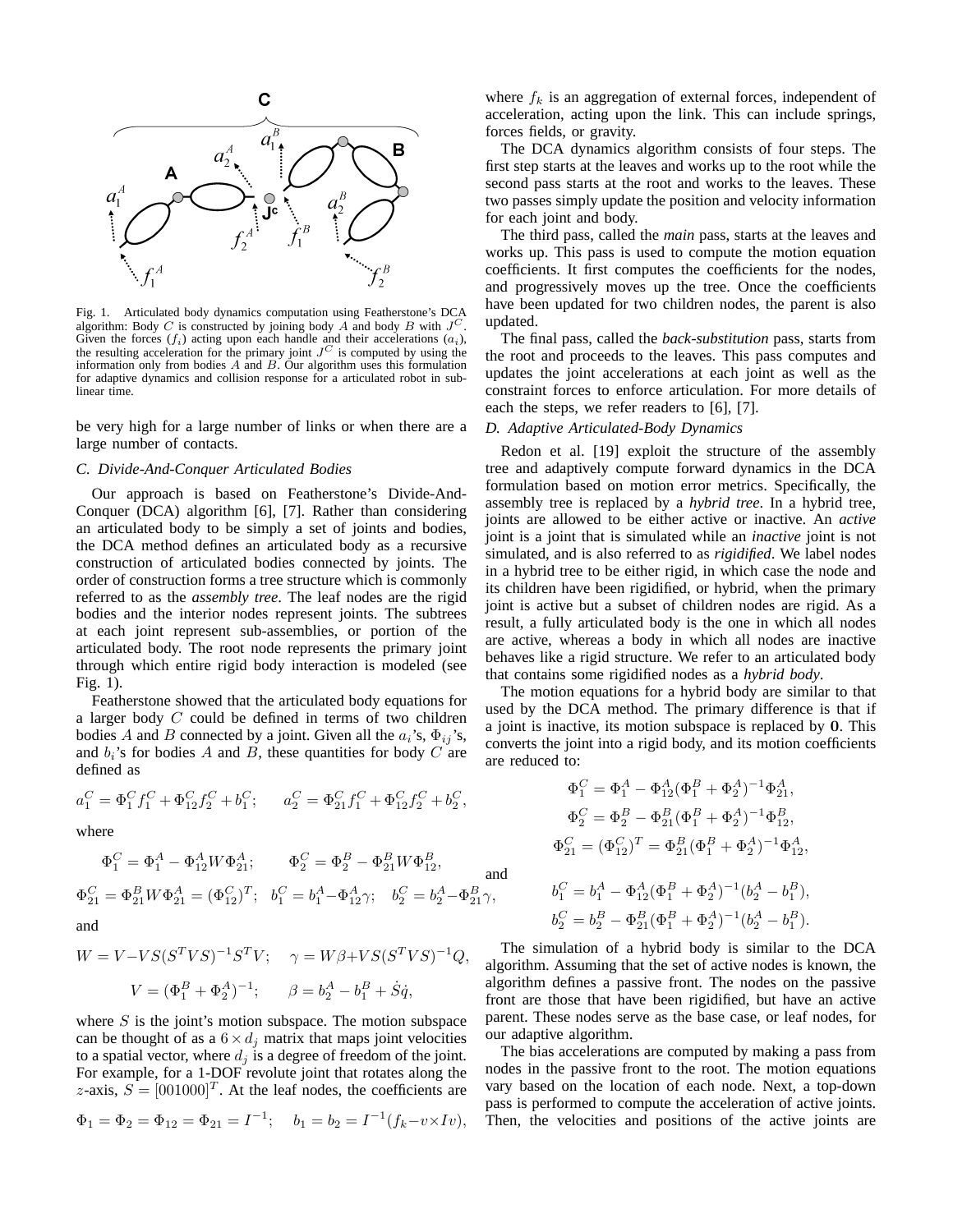updated based upon the accelerations. Finally, the inverse inertias are updated. Redon et al. [19] show that these do not need to be updated for rigidified nodes. Since each step in this dynamics algorithm only operates on the active region, the time complexity for a step is  $O(d_n)$ , where  $d_n$  is the number of active joints.

Since this algorithm only simulates a subset of the nodes, it can result in approximation errors in the motion of the articulated body (as compared to the original DCA algorithm). In order to quantify this error, we utilize the motion error metrics [19], the *acceleration metric value* and the *velocity metric value*:

$$
\mathcal{A}(C) = \sum_{i \in C} \ddot{q}_i^T A_i \ddot{q}_i,
$$
  

$$
\mathcal{V}(C) = \sum_{i \in C} \dot{q}_i^T V_i \dot{q}_i,
$$

where  $A_i$  and  $V_i$  are symmetric, positive, definite  $d_{J_i} \times d_{J_i}$ matrices, and  $d_{J_i}$  is the number of degrees of freedom of joint  $i$  in  $C$ . The acceleration metric can be computed without explicitly computing the accelerations of the joints in C.

One of the main components of the algorithm is the computation of the active region. This can be done in two ways; with an user defined error threshold,  $error_{max}$  or an user defined number of active joints,  $d_n$ .

For the error threshold, we maintain a current error as error<sub>c</sub>. Initially, we set error<sub>c</sub> =  $\mathcal{A}(C)$ , where C is the primary joint of the root node. This represents the total acceleration metric value for the body. If  $error_c > error_{max}$ , we compute the acceleration and forces for the current joint, remove its contribution,  $\ddot{q}^T A \ddot{q}$ , from  $error_c$ , compute the acceleration metric value for its children, and add these into a priority queue. Body  $A$  has a higher priority than a body  $B$ when  $\mathcal{A}(\overline{C}) > \mathcal{B}(C)$ . We proceed along the nodes with the highest priority, until we satisfy our error bounds.

For the specified number of active joints, we proceed in a similar fashion. Initially, we add the primary joint of the root node to the priority queue. For each joint at the front of the queue, we remove it, compute its joint acceleration, the metric value of its children, and add the children to the queue. We continue this process until we have simulated, or computed the acceleration and forces, for  $d_n$  joints.

The simulated joints from this step make up the *transient active region*. We then update the velocities and velocity metric for this region. From this information, we determine the new active region once again based upon the velocity metric in a similar manner to that above. Additionally, there may be nodes in the transient region that do not need to be simulated. Impulses are applied to the body to zero out these forces. For more information, we refer the reader to [19].

## IV. ADAPTIVE CONTACT HANDLING

In this section, we present our adaptive contact handling algorithm. This is based on using a hybrid hierarchy for collision detection as well as Mirtich's impulse-based dynamics algorithm for response computation. We also present a formulation of the hybrid Jacobian and show how it can be used for contact handling in sub-linear time.



Fig. 2. Collision Frame: The collision frame,  $F_{coll}$  is determine by the point of contact and the contact normal. By convention, the z-direction of the collision frame is in the direction of the contact normal. Forces upon link  $k$ must be transformed from the  $F_{coll}$  to  $F_k$ , the link's inertial frame.



Fig. 3. An articulated body undergoing multiple simultaneous collisions. Each collision imparts a large, external force onto the associated link. We present an efficient algorithm to compute collision response. The complexity of our algorithm is linear in the number of contacts and sub-linear in the number of DOFs.

# *A. Adaptive Impulse-Based dynamics*

As shown in [17], proper contact handling involves computing the *collision matrix* K for rigid as well as articulated models. Given the collision matrix, collision integration can be performed by finding a spatial impulse that is applied to the colliding link. This spatial impulse causes a change in joint velocities that must be propagated through the articulated body. In more detail, the following steps are performed to compute the response to each contact:

- 1) Update the articulated inertias of the bodies.
- 2) Apply a test impulse to the colliding link.
- 3) Compute the impulse response of the body along the path from the colliding link to the base. This involves one pass through the links of the articulated body from the colliding link to the base, and another pass from the base to the colliding link.
- 4) Compute the collision matrix  $K$  by applying test impulses of known magnitude and measuring their effects.
- 5) Use K and collision integration to compute the collision impulse.
- 6) Propagate the collision impulse to the base.
- 7) Propagate the resulting changes in velocity throughout the body.

The primary challenge here is to adapt these steps in the framework of the adaptive dynamics (AD) algorithm to achieve sub-linear runtime performance to handle each contact. Most of the changes are algorithmic. The resulting algorithm would compute the same impulses as when Mirtich's algorithm is applied to an articulated body that has the same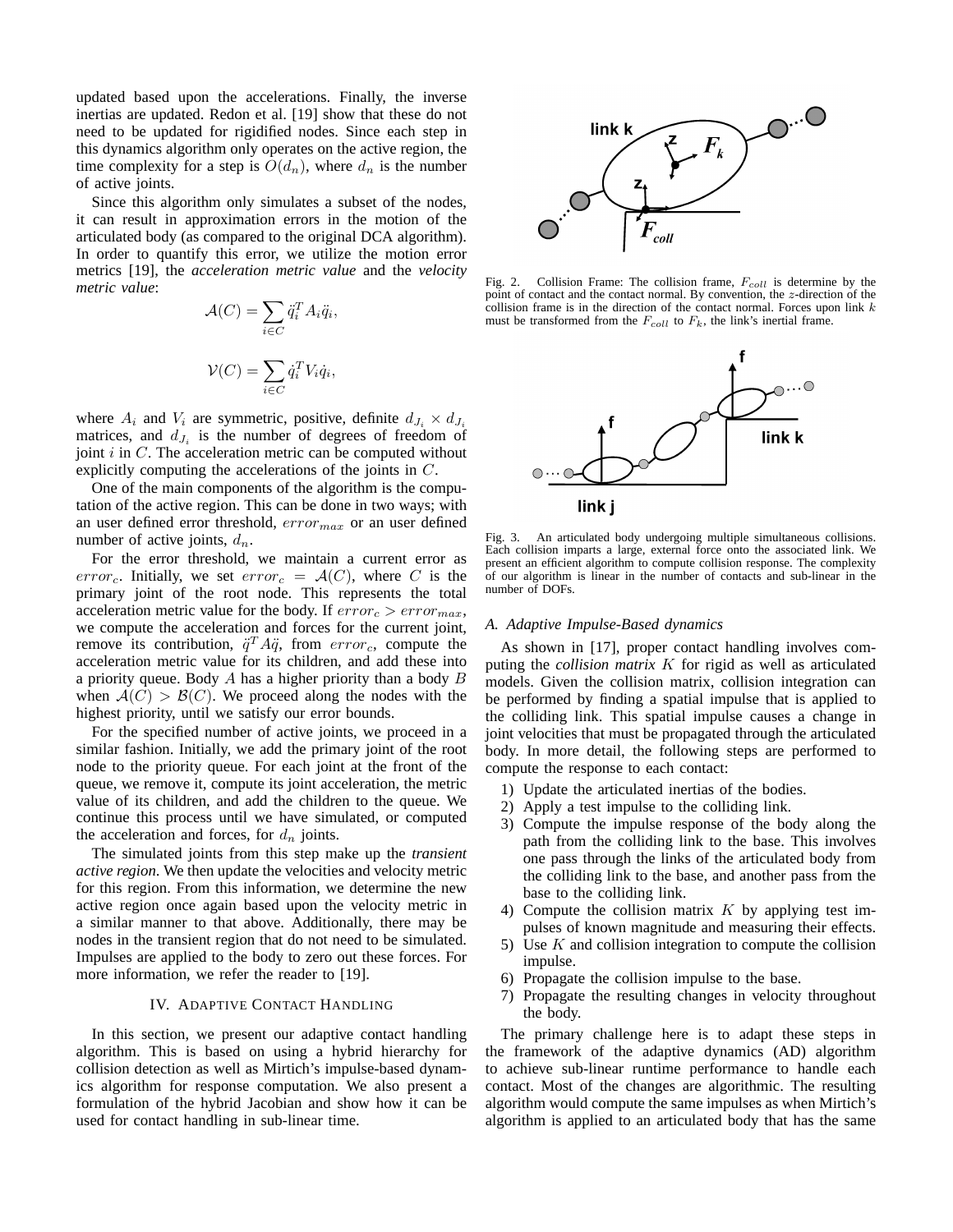structure and rigid links as that of the hybrid body. The primary equations used to compute Mirtich's response, such as those necessary to propagate the impulse or the components of  $K$ , do not change. Instead, the amount of computation is reduced by utilizing the adaptive dynamics framework. Any change to the equations, for instance the dimension of the Jacobian or of the joint acceleration and velocity vectors, vary with the number of active joints. With this in mind, we describe the algorithmic changes to Mirtich's collision response for articulated bodies.

If the inertia computation can be reused, the first step is performed during the forward dynamics calculations. Unfortunately, this is not the case for either DCA nor AD. Instead, this can be done by visiting the resulting rigidified sub-assemblies and computing their inertias. This essentially traverses the leaf nodes of the active portion of the subtree, and can be viewed as an in-order traversal of nodes on the active front. Since only active nodes are being visited, this step takes sub-linear time.

The next two steps are repeated for three passes for each articulated body involved in the contact, one for each of the standard basis directions. The relationship between the applied contact impulse and the change in velocity is linear (since  $K$  is constant for a given contact), which allows the response to be measured through the application of known test impulses. Each pass applies a unit test impulse in a basis direction. Application of test impulse requires evaluation of joint accelerations, which we have shown to be sub-linear by our adaptive method.

Once a test impulse is applied, the impulse response is measured. For a fully-articulated body, this operation has a worst-case run time of  $O(n)$ . By exploiting the adaptive front of the hybrid tree, we test the impulse response of the hybrid body, effectively treating each rigidified section as a link or a rigid body. Then, traversal to the base link is equivalent to following the adaptive front in the hybrid tree. For an adaptive serial linkage built as a balanced tree, this is a subset of the nodes along the passive front. In particular, we iterate through nodes along the passive front that are seen prior to the colliding link in an *in-order traversal* of the hybrid tree. During this step there is no need to traverse deeper than a node along the passive front. By following this front, the computation is reduced to iterating over only a subset of active joints, again achieving a sub-linear run time for this step.

One more detail needs to be mentioned. Spatial velocities need to be tracked throughout the rigidified links. However, AD (and DCA) maintain state only through the joint positions and velocities. We rely upon the Jacobian to map joint velocities into spatial velocities. Normal analytical solutions for the Jacobian would require iterating through all the bodies and joints. Instead, we introduce an *hybrid-body Jacobian* which treats the body as having fewer active links with some joins rigidified. From this formulation, our Jacobian computation only needs to iterate through the active joints and we maintain the desired sub-linear run time for this step as well. The computation of a hybrid-body Jacobian is explained later.

Steps 4 and 5 both involve computations that are independent of the number of joints or bodies, and cannot be accelerated by the adaptive structure. But, once the collision impulse,  $\hat{p}_{coll}$ , has been applied to the body, it must be propagated through the nodes. The first step passes  $p_{coll}^{\sim}$  again from the link to the base node. This is performed in the same manner as in measuring impulse response.

The final step requires propagating the change of velocities due to  $\hat{p}_{coll}$  through the body. This step is accomplished through one bottom-up pass to update the joint velocity of the root, followed by a top-down pass to pass it to the remaining bodies. This step only has to be performed for nodes in the update region, achieving a sub-linear runtime. At this point, the contact has been processed and its effects have been propagated through the articulated body.

Note that this method only solves for translational contact and collision; the spatial collision impulse does not contain any torque. Thus, impacts related to joint limits or friction between joints cannot by simulated by impulse-based dynamics in this formulation. Other methods, such as analytical constraints, can effectively simulate the dynamics of these events. Next, we explain how to incorporate analytical constraints for events that require a response torque.

## *B. Analytical Constraints*

Adaptive dynamics fits very nicely into this type of framework for response. Based upon the standard articulated body equation, Kokkevis showed that at a given time instant, there exists a linear relationship between the magnitude of the joint accelerations and the magnitude of all forces, both internal and external, acting upon the body [14]. This relationship can be expressed as

$$
\ddot{q}^f = kf + \ddot{q}^0,
$$

where  $\ddot{q}^0$  and  $\ddot{q}^f$  are the joint accelerations before and after some force is applied. A proof of this relationship is given in [14]. Contact, collisions, as well as other joint constraints, can all be posed in this manner. We focus on its use for joint constraints.

There are a couple of considerations when using this technique with AD. First, the motion equation is based on slightly different sets of equations than as compared to what AD is based upon. Second, this derivation leads to a computation model which is linear in the number of joints. Moreover, we can only interact with the articulated body at the handles. Thus, external forces must be transformed into equivalent forces at one or more handles, resulting in less efficient computations.

The first issue can be easily resolved. The matrix form of motion equations is computationally equivalent to Featherstone's ABM method. The second issue requires small modifications to the analytical constraints algorithm. In proving the relationship between forces and accelerations, one step requires converting all external forces acting upon the body to a generalized force and torque. This conversion is normally done through multiplication by the Jacobian at the point of contact or manipulation. Analytically computing this Jacobian is an  $O(n)$  operation. Instead, we again base our response using our "hybrid-body Jacobian."

Given the hybrid tree, a "hybrid body Jacobian" can be computed or closely approximated in a number of ways. But, the key concept is that we only need to recurse through the active joints, reducing the Jacobian computation to an  $O(d_n)$ operation. We will describe this step in more detail in the next section.

It follows that for any linear function  $h$  of a joint accelerations  $\ddot{q}$ , there exists a k such that:

$$
h(\ddot{\mathbf{q}}^f) - h(\ddot{\mathbf{q}}^o) = kf_i.
$$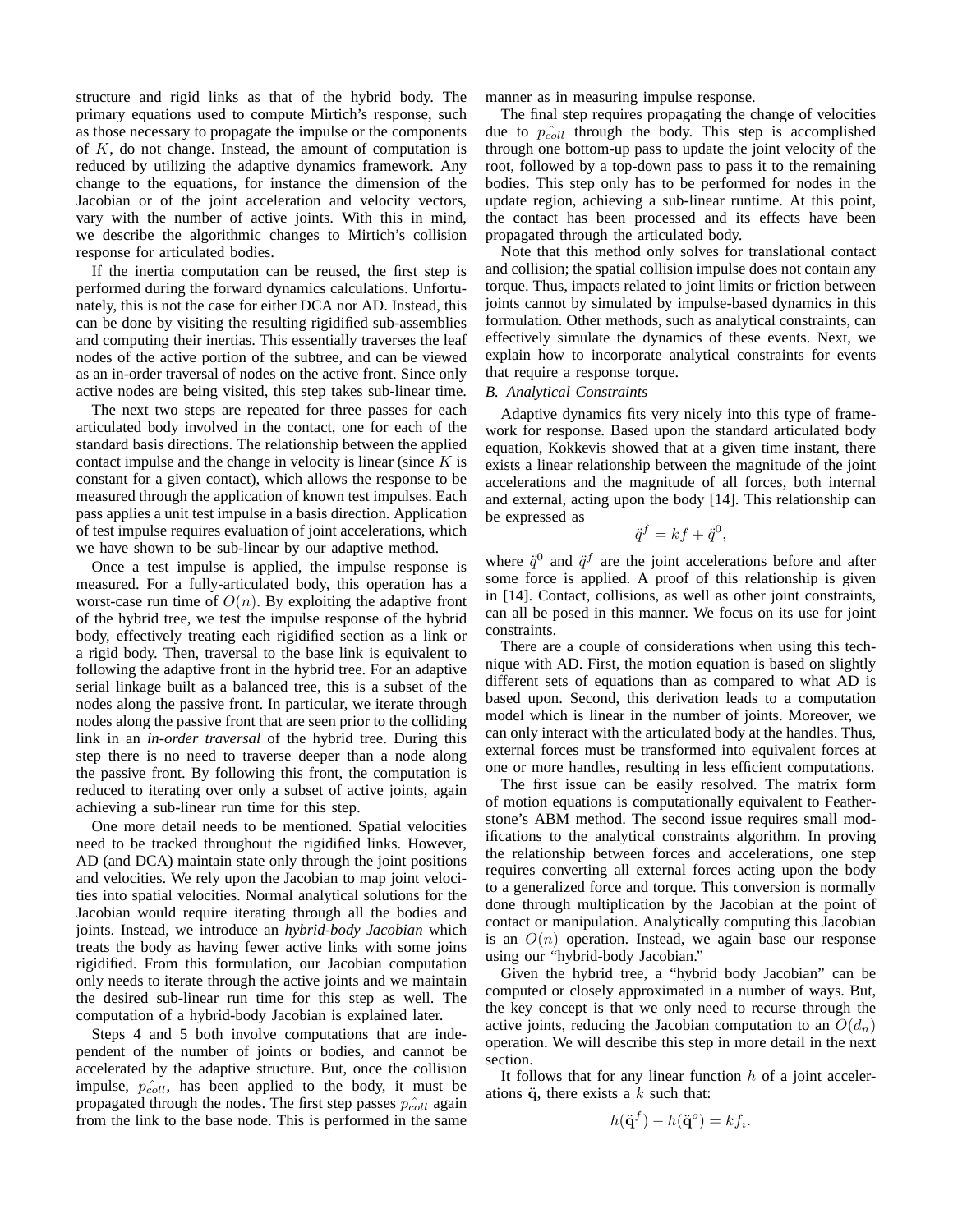Therefore, by evaluating the linear constraint function  $h$  before and after the application of some known (non-zero) force  $f_i$ , we can solve for  $k$  and use that to compute the force which must be applied to obtain a given value of  $h(\ddot{q})$ . For the case of joint constraints or impacts, we then apply the resulting torques to the specified joint or handle.

In many cases, several constraint equations will have to be solved simultaneously in order to ensure that the solution from one constraint does not have an adverse effect on another constraint. For instance, this occurs when multiple joints are exceeding their positional limits. This method can be generalized into solving a system of  $p$  constraint equations:

$$
\mathbf{h} - \mathbf{h}^o = \mathbf{K} \mathbf{f},
$$

where h and  $h^o$  are *p*-dimensional linear functions of one or more joint accelerations, **K** is an  $p \times p$  matrix with the  $k_{ij}$ values relating constraint i and j, and f is a  $p \times 1$  vector of constraint forces.

One advantage of this approach is that it is fairly simple to use once the articulated-body implementation is in place, since it only needs to set forces and retrieve the resulting body and joint accelerations. This is similar to the application of test impulses in the previous section. Since each update is a  $O(d_n)$  operation for  $d_n$  bodies, solving for p constraints takes times  $O(d_np + p^3)$ , since solving the linear system is a  $O(p^3)$ computation in the worst case. In our tests so far,  $p$  is typically much smaller than  $d_n$ .

One of the important applications of acceleration-based constraints in our algorithm is to resolve joint limit violation events. A joint reaching a limit can easily be detected by comparing the current joint position to some known limit.

Kokkevis [14] gives a fairly complete method for resolving these constraints, but we suggest ways to simplify the physical simulation in order to improve the overall computation. The goal of these constraints is to cause an instantaneous change in the velocity through the application of an impulse to ensure that the joint does not move further in its current direction. We also need to ensure that it is not accelerating in this direction.

The application of an impulse can be considered as applying a large force over a very short time; the compression and restitution phase of a collision. We can choose a desired resulting joint velocity (usually zero) to result from a joint impact. Given this, we can build an acceleration constraint by approximating the desired acceleration as:

$$
\ddot{\mathbf{q}}^I = \frac{\dot{\mathbf{q}}^+ - \dot{\mathbf{q}}^-}{\delta t},
$$

where  $\ddot{\mathbf{q}}^I$  is the joint acceleration during  $\delta t$ , and  $\dot{\mathbf{q}}^+$ , and  $\dot{\mathbf{q}}^$ are the joint velocity before and after the impact. This joint acceleration could then be used with the constraint equation  $h(\ddot{\mathbf{q}}) = a_i(\ddot{\mathbf{q}}) - a_i^I$  to solve for the force that will enforce the constraint.

The process for resolving joint limits is very similar. An impact constraint can be used to compute an impulse that will cause the velocity of the joint breaking its limit to be zero. And, a joint acceleration constraint can be used to ensure that inter-penetration will not occur in later steps. Again, since the process for joint velocities has been formulated as an acceleration constraint, we maintain the same complexity as that portion. Thus, resolving joint impacts fits within our sublinear run-time resolution scheme.



Fig. 4. Pendulum benchmark: An articulated pendulum falls toward a set of randomly placed cylinders. The pendulum is modeled with 200 DOF. A visually accurate simulation was run with only 40 active DOFs and gives a 5X speedup in collision detection and response computation.

#### *C. Hybrid-Body Jacobian Computation*

At the core of each of these methods is the ability to compute a Jacobian for each contact point. In order to perform efficient computations, we define a *Hybrid-Body Jacobian* to be the  $3 \times d_n$  Jacobian, where  $d_n$  is the number of *active joints* in the articulated body. Like the standard Jacobian at a point P on the body, this takes the form,

$$
J_P(q(t)) = \begin{pmatrix} \frac{\delta x}{\delta q_1} & \cdots & \frac{\delta x}{\delta q_{dn}} \\ \frac{\delta y}{q_1} & \cdots & \frac{\delta y}{\delta q_{dn}} \\ \frac{\delta z}{\delta q_1} & \cdots & \frac{\delta z}{\delta q_{dn}} \end{pmatrix},
$$

where  $P = (x, y, z)$ , and each  $q_i$  is an active joint.

This can be computed through approximations or standard analytical methods. In the case of a hybrid body, each column refers to active joint We can solve for the Jacobian in a column by column manner We compute column  $i$  as the cross product of joint  $i$ 's world-space axis of rotation and the vector from the center of i's frame in world coordinate to the point P. Since we only have to iterate over  $d_n$  joints, this process has  $O(d_n)$  complexity, as long as we update the joint to world space transforms along with the forward dynamics step. Furthermore, since  $J_P$  is constant for each location throughout a collision, it only needs to be computed once for each collision and location.

# V. IMPLEMENTATION AND RESULTS

We have implemented our collision detection and response algorithm on top of adaptive dynamics. We use three benchmarks to test the performance of our algorithm.

- 1) The first benchmark shown in Fig. 4 allows a highly articulated pendulum to swing back and forth. Along its path are various pegs with which the pendulum collides. The pendulum is modeled using 200 DOFs and we have observed 5X speedup in this simulation using our adaptive algorithm.
- 2) This scenario involves taking a thread-like articulated body (Fig. 5), and feeding it through a sequence of holes. This benchmark involves computing the collision response at the hole boundaries, but also adaptive forward dynamics computation. The articulated model contains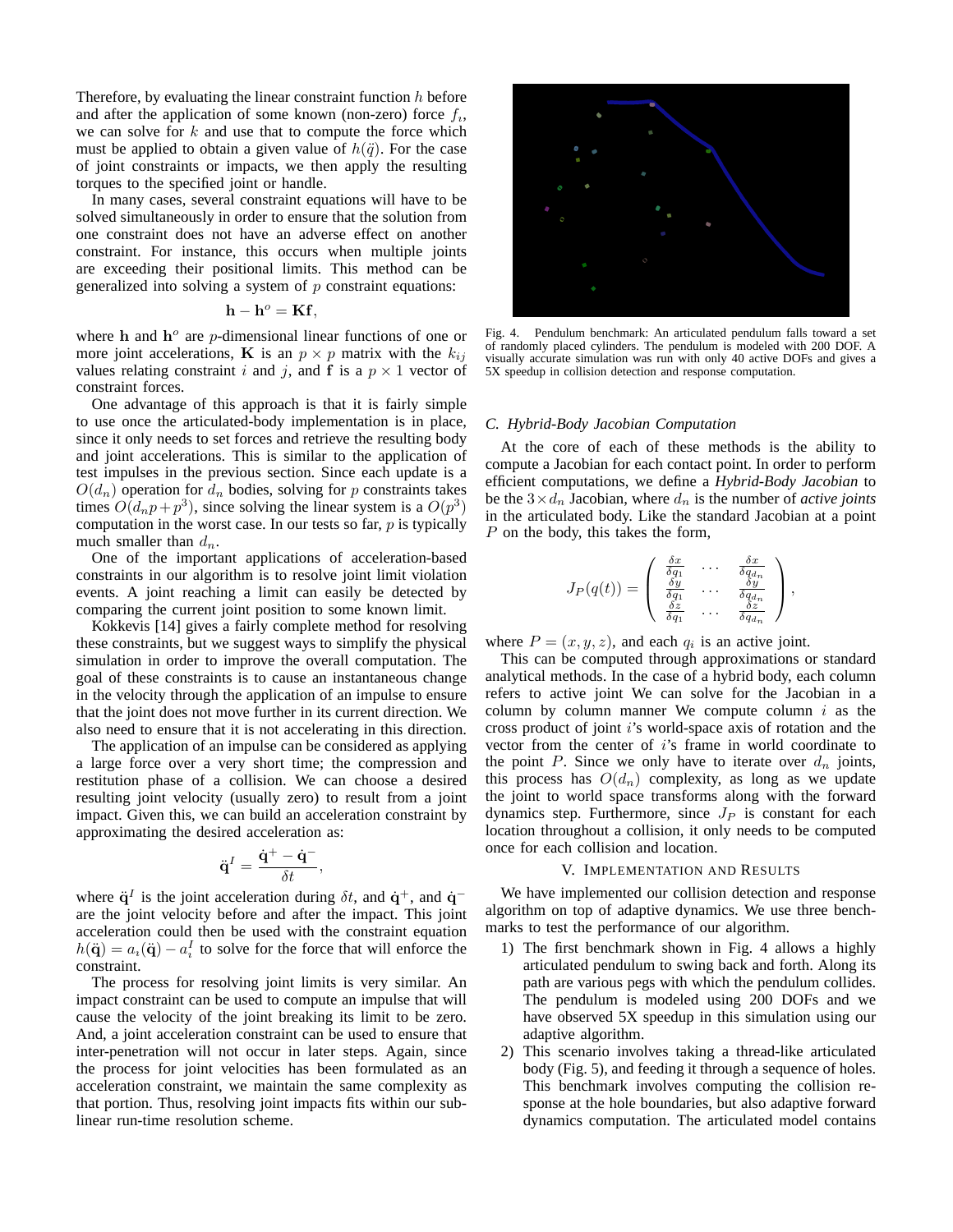

Fig. 5. Threading benchmark: The articulated body is modeled with 300 DOFs and moves through a sequence of holes in walls. At each step of the simulation, we use only 60 DOFs for adaptive dynamics and collision response computation. Overall, our adaptive algorithm results in 5X speedup in this simulation.



Fig. 6. Bridge benchmark: The articulated body travels around the bridge in a snake-like motion. The body contains over 500 links and 500 DOFs (i.e. 500 DOFs). We used only 70 DOFs for adaptive dynamics and collision response, resulting in 8X improvement in the simulation.

300 DOFs, and we observe 5X speedup in this complex simulation.

3) The bridge benchmark (Fig. 6) is to demonstrate the idea on snake-like robots. The articulated body wraps around the bridge as a means to travel across it. The body contains over 500 DOFs and large portions of the body are in contact with the bridge. Our adaptive simulation algorithm achieves 8X speedup in this simulation.

In our benchmarks, we observe significant improvement in the performance of collision response computation algorithm. In each benchmark we fixed the number of active joints and the performance of our algorithm is directly proportional to the number of active joints. As can be seen from the graph (Fig 7), the performance is roughly proportional to the ratio of active joints to the total number of joints. Furthermore, the absolute performance numbers are very similar for articulated bodies with the same number of active joints and do not vary much as a complexity of environment or the number of contacts. This result is promising since it shows bodies with any number of or DOFs can be simulated at about the same rate. However, if we use only a few DOFs, than the resulting simulation can have higher errors.

## *A. Runtime Analysis*

In the modified response algorithm, each step runs in  $O(d_n)$ time, where  $d_n$  is the number of active joints. From empirical



Fig. 7. *Collision Response Time vs. Number of Active Joints: This chart shows the average time to process a collision for a fixed number of active joints. It also shows that there is a relatively linear relationship between the active joints and the running time.*

results, we observe that it is sufficient to have  $d_n < n$  without introducing much error into the system for models with a high number of DOFs. For articulated bodies with a large number of DOFs, this speedup is beneficial as the hidden constants in the analysis can be fairly large. For instance, in order to compute the matrix  $K$  for impulse response, there can be as many as twelve propagations through the joints and links. This happens when two articulated bodies are colliding and each body measures the result of three test impulses and each impulse requires two passes through the active joints.

## *B. Approximation and Collision Error*

Since the original AD algorithm provides bounds on error, we wish to show that the new algorithm maintains some error bounds as well. First, note that our algorithm effectively computes the correct Mirtich-based response for the hybrid body. Each contact response computed could have a direct effect on the joint acceleration of each rigid link. This in turn also causes a change in joint velocity at each link. And, since both joint acceleration and velocity are both used in the error metric, this could have an effect on the active joints.

Since the active joints are determined by a priority-based recursive evaluation of the metrics, this could mean that various resulting motions are possible with this technique. If the collision response causes a joint to have a significant acceleration or velocity, then the rigid zone update would observe it and the joint would likely be activated. On the other hand, in situations where this is not significant, perhaps when the body is at rest, or the joint velocity of a joint is much less than that elsewhere on the body, then these joints will not be activated. The resulting motion would still be valid and motion error as measured by the acceleration or velocity metric is bounded.

For best results, active region updates are performed at every timestep or at the end of every timestep that consist of a collision. However, this has a reasonably high overhead that is proportional to the number of active joints. This is especially true when the body is in constant contact with an obstacle. While asymptotically the run-time complexity is still  $O(d_n)$  for these operations, the constant associated with the computation can increase considerably. In practice, it is sufficient to only apply updates about every ten to fifteen timesteps, since the long term impact of collisions do not